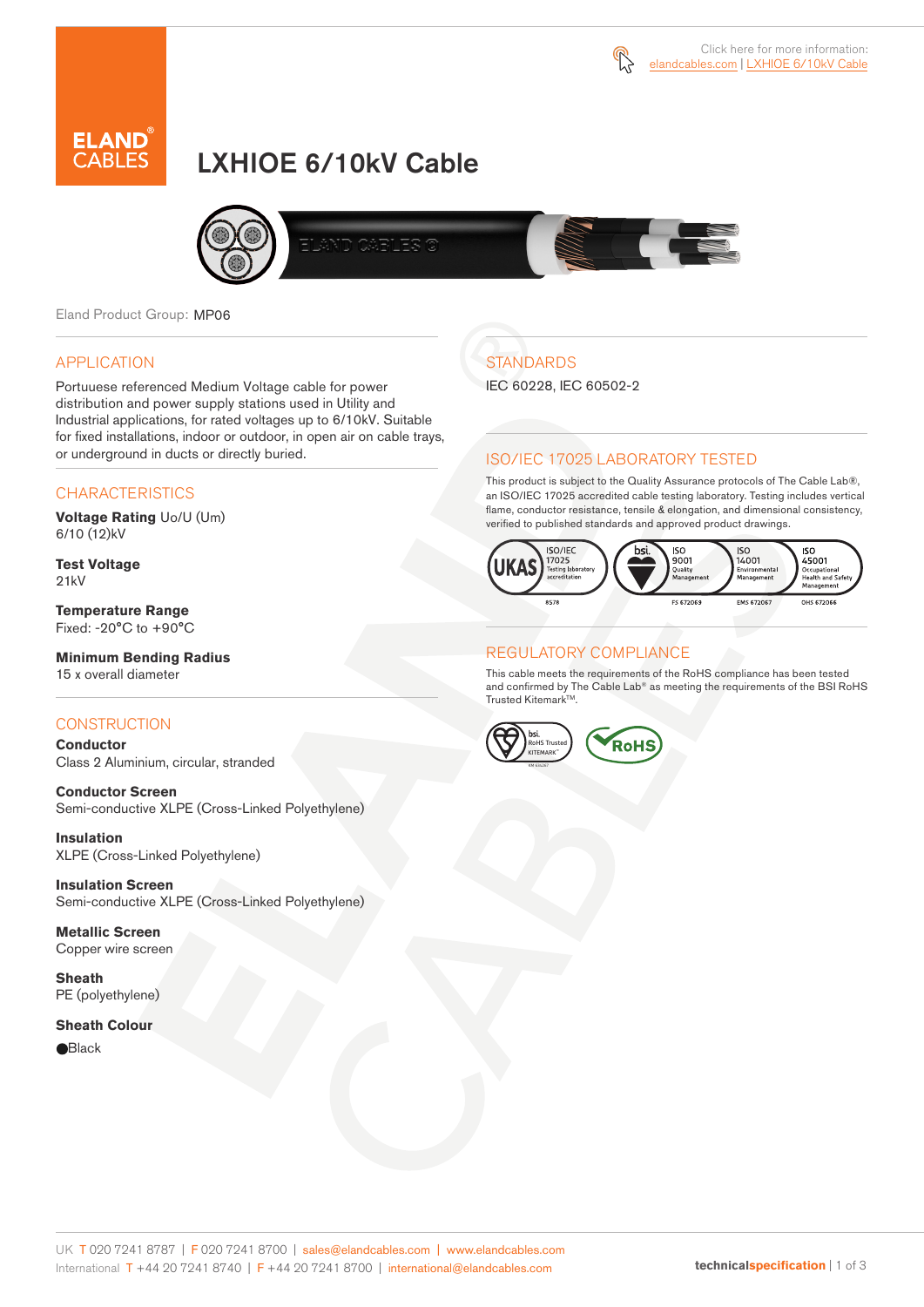

### DIMENSIONS

| ELAND PART NO. | NO. OF<br>CORES | <b>CONDUCTOR NOMINAL</b><br>CROSS SECTIONAL AREA<br>mm <sup>2</sup> | NOMINAL DIAMETER<br><b>OVER INSULATION</b><br>mm | <b>NOMINAL</b><br><b>OVERALL DIAMETER</b><br>mm | <b>NOMINAL</b><br><b>WEIGHT</b><br>kg/km |
|----------------|-----------------|---------------------------------------------------------------------|--------------------------------------------------|-------------------------------------------------|------------------------------------------|
| MP0610K01025   | $\mathbf{1}$    | 25                                                                  | 14,5                                             | 22,0                                            | 575                                      |
| MP0610K01035   | $\mathbf{1}$    | 35                                                                  | 15,5                                             | 23,0                                            | 630                                      |
| MP0610K01050   | $\mathbf{1}$    | 50                                                                  | 17,0                                             | 24,5                                            | 700                                      |
| MP0610K01070   | $\mathbf{1}$    | 70                                                                  | 18,5                                             | 26,0                                            | 795                                      |
| MP0610K01095   | $\mathbf{1}$    | 95                                                                  | 20,0                                             | 28,0                                            | 925                                      |
| MP0610K01120   | $\mathbf{1}$    | 120                                                                 | 22,0                                             | 29,5                                            | 1040                                     |
| MP0610K01150   | $\mathbf{1}$    | 150                                                                 | 23,0                                             | 31,0                                            | 1165                                     |
| MP0610K01185   | $\mathbf{1}$    | 185                                                                 | 24,5                                             | 32,5                                            | 1305                                     |
| MP0610K01240   | $\mathbf{1}$    | 240                                                                 | 27,0                                             | 35,0                                            | 1525                                     |
| MP0610K01300   | $\mathbf{1}$    | 300                                                                 | 30,0                                             | 38,0                                            | 1785                                     |
| MP0610K01400   | $\overline{1}$  | 400                                                                 | 32,5                                             | 41,0                                            | 2125                                     |
| MP0610K01500   | $\mathbf{1}$    | 500                                                                 | 35,5                                             | 44,5                                            | 2500                                     |
| MP0610K01600   | $\mathbf{1}$    | 630                                                                 | 40,5                                             | 49,0                                            | 3070                                     |
| MP0610K03025   | 3               | 25                                                                  | 14,5                                             | 43,5                                            | 2255                                     |
| MP0610K03035   | 3               | 35                                                                  | 15,5                                             | 46,0                                            | 2480                                     |
| MP0610K03050   | 3               | 50                                                                  | 17,0                                             | 49,0                                            | 2765                                     |
| MP0610K03070   | 3               | 70                                                                  | 18,5                                             | 52,5                                            | 3175                                     |
| MP0610K03095   | 3               | 95                                                                  | 20,0                                             | 56,5                                            | 3720                                     |
| MP0610K03120   | 3               | 120                                                                 | 22,0                                             | 60,5                                            | 4210                                     |
| MP0610K03150   | 3               | 150                                                                 | 23,0                                             | 63,5                                            | 4680                                     |
| MP0610K03185   | 3               | 185                                                                 | 24,5                                             | 67,0                                            | 5260                                     |
| MP0610K03240   | 3               | 240                                                                 | 27,0                                             | 72,0                                            | 6170                                     |
| MP0610K03300   | 3               | 300                                                                 | 30,0                                             | 79,0                                            | 7255                                     |
| MP0610K03400   | 3               | 400                                                                 | 32,5                                             | 85,5                                            | 8620                                     |

## ELECTRICAL CHARACTERISTICS

| NO. OF<br>CORES | <b>CONDUCTOR</b><br><b>NOMINAL CROSS</b><br><b>SECTIONAL AREA</b> | CONDUCTOR MAXIMUM<br><b>SHORT CIRCUIT</b><br><b>CURRENT T=1S</b> | CONDUCTOR DC<br>RESISTANCE AT 20°C<br>ohm/km | <b>INDUCTANCE</b><br>mH/km | <b>CAPACITANCE</b><br>µF/km | <b>CURRENT CARRYING CAPACITY</b><br>Amps |               |
|-----------------|-------------------------------------------------------------------|------------------------------------------------------------------|----------------------------------------------|----------------------------|-----------------------------|------------------------------------------|---------------|
|                 | mm <sup>2</sup>                                                   | kA                                                               |                                              |                            |                             | In Air                                   | <b>Buried</b> |
|                 | 25                                                                | 2,4                                                              | 1,2000                                       | 0,43                       | 0,22                        | 124                                      | 124           |
|                 | 35                                                                | 3,3                                                              | 0,8680                                       | 0,41                       | 0,24                        | 150                                      | 148           |
|                 | 50                                                                | 4,7                                                              | 0,6410                                       | 0,39                       | 0,26                        | 179                                      | 175           |
|                 | 70                                                                | 6,6                                                              | 0,4430                                       | 0,37                       | 0,30                        | 225                                      | 215           |
|                 | 95                                                                | 9,0                                                              | 0,3200                                       | 0,35                       | 0,33                        | 274                                      | 258           |
|                 | 120                                                               | 11,3                                                             | 0,2530                                       | 0,33                       | 0,37                        | 319                                      | 295           |
|                 | 150                                                               | 14,2                                                             | 0,2060                                       | 0,32                       | 0,39                        | 361                                      | 330           |
|                 | 185                                                               | 17,5                                                             | 0,1640                                       | 0,31                       | 0,43                        | 415                                      | 374           |
|                 | 240                                                               | 22,7                                                             | 0,1250                                       | 0,30                       | 0,47                        | 493                                      | 435           |
|                 | 300                                                               | 28,3                                                             | 0,1000                                       | 0,29                       | 0,53                        | 573                                      | 495           |
|                 | 400                                                               | 37,8                                                             | 0,0778                                       | 0,28                       | 0,59                        | 671                                      | 567           |
|                 | 500                                                               | 47,2                                                             | 0,0605                                       | 0,28                       | 0,65                        | 783                                      | 649           |
|                 | 630                                                               | 59,5                                                             | 0,0469                                       | 0,27                       | 0,75                        | 926                                      | 745           |
| 3               | 25                                                                | 2,4                                                              | 1,2000                                       | 0,40                       | 0,22                        | 142                                      | 115           |
| 3               | 35                                                                | 3,3                                                              | 0,8680                                       | 0,39                       | 0,24                        | 170                                      | 136           |
| 3               | 50                                                                | 4,7                                                              | 0,6410                                       | 0,37                       | 0,26                        | 204                                      | 162           |
| 3               | 70                                                                | 6,6                                                              | 0,4430                                       | 0,34                       | 0,30                        | 253                                      | 198           |